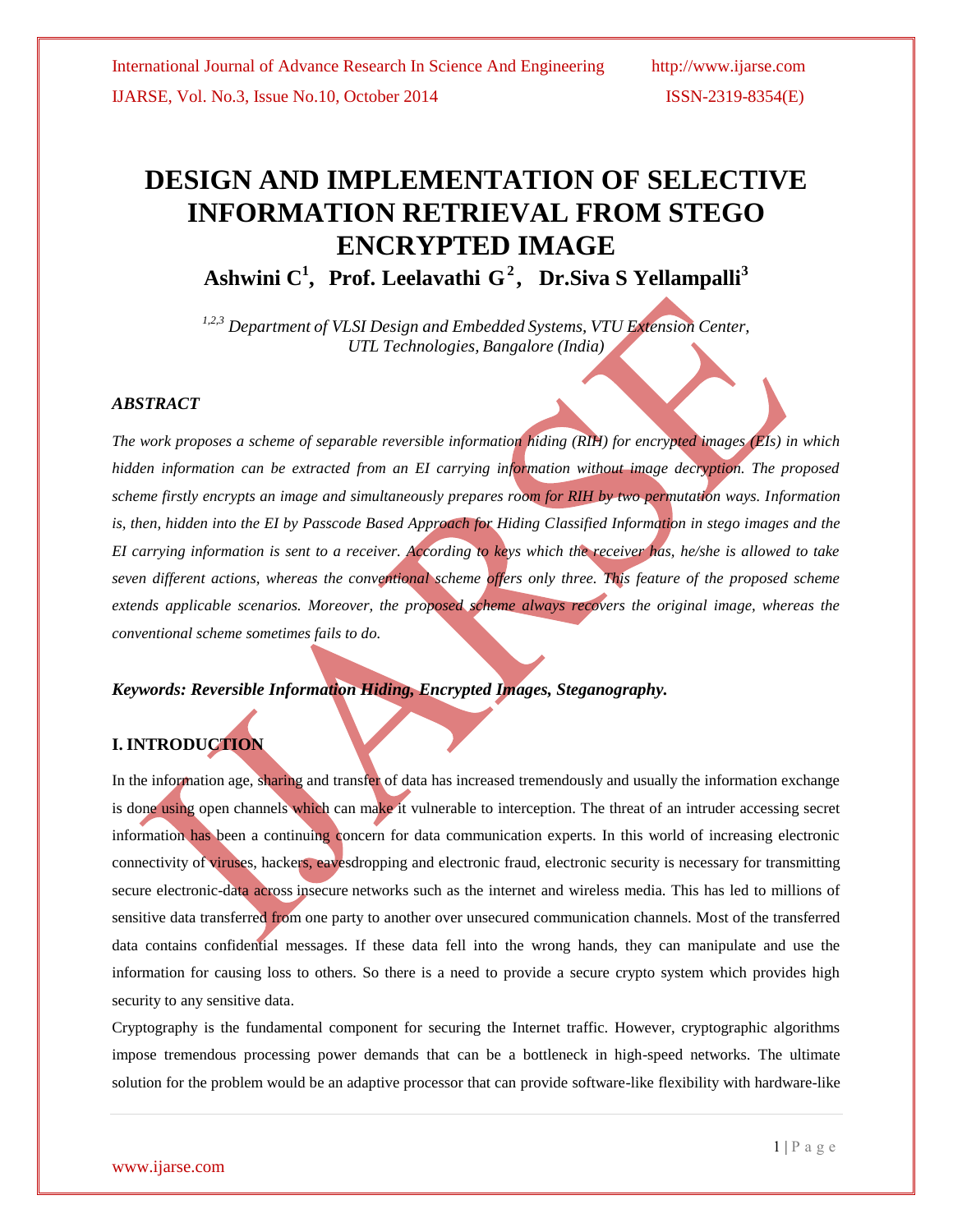performance. Steganography (SG) is one of many techniques used to overcome this threat. It is a technique in which communication between two parties is done in a covert fashion using a cover object. Steganography is the art of invisible communication by concealing information inside other information. The term steganography is derived from the Greek and literally means "covered writing". A steganography system consists of three elements: coverobject (which hides the secret message), the secret message and the stego-object (which is the cover object with message embedded inside it.).

In general, the embedding operation in SG requires a digital medium to carry the data. Images and multimedia components, such as video and audio files, are widely used and exchanged through the internet. Such mediums are the best cover media to hide messages. Digital images are the most widespread cover files used for SG, due to their high embedding efficiency and the insensitivity of the human visual system (HVS). Different steganographic techniques focus on a variety of requirements such as robustness, tamper resistance, imperceptibility, security and capacity. Our embedding technique is focused on providing security while maintaining imperceptibility.

## **II. PROPOSED SCHEME**

A separable RIH scheme in EIs shown in Figure 1 is proposed here which the scheme takes a hierarchy into account.

#### **2.1 Sender Side**

From *X* ×*Y*-sized original image  $\mathbf{f} = \{f(x, y)\}$  with *Q*-bit pixels, tonal distribution  $\mathbf{h} = \{h(y)\}$  is obtained to find  $v_{\text{max}}$  $=$  argmax<sub>*v*</sub> *h*(*v*) and  $v_{\min}$  = argmin<sub>*v*</sub> *h*(*v*). A location map indicating position of pixels with  $v_{\min}$  is derived, and  $v_{\min}$ 's in **f** are replaced by *vmax* to form modified image  $f' = {f'(x, y)}$ . Histogram permutation table  $T_{hist} = {t_{hist}(v)}$  is generated by a PR number generator (PRNG) with key  $K_{\text{enc, hist}}$  where  $t_{\text{hist}}$  ( $v_{\text{min}}$ )= $t_{\text{hist}}$  ( $v_{\text{max}}$ )−1, and **f'** is permuted with **T**<sub>hist</sub> to get histogram permuted image  $p=(p(x,y))$ . Image **p** is permuted with spatial permutation table  $T_{spa}$  =  ${\bf t}_{\text{spa}}(x,y)$  obtained by a PRNG with key  $K_{\text{enc,spa}}$  to generate encrypted image  ${\bf c} = {c(m,n)}$  where  $(m,n) = {\bf T}_{\text{spa}}(x, y)$ . From **c**, tonal distribution  $\mathbf{d} = \{d(a)\}\$ is obtained to find  $a_{\text{max}} = \argmax_a d(a)$ . *L*-bits payload  $\mathbf{w} = \{w(l)\}\$ is interleaved by table  $\mathbf{T}_{\text{hide}} = \{t_{\text{hide}}(l)\}\$  derived by a PRNG with key  $K_{\text{hide}}$  where  $t_{\text{hide}}(l) \in \{0,1,\ldots,d$   $(a_{\text{max}})-1\}$  and hidden to **c** based on a RIH technique [5] where  $L \leq h(v_{max}) = d(a_{max})$ , and encrypted-and-stego image  $\hat{c} = \{ \hat{c}(m,n) \}$  is obtained.



**Fig 1: Proposed System**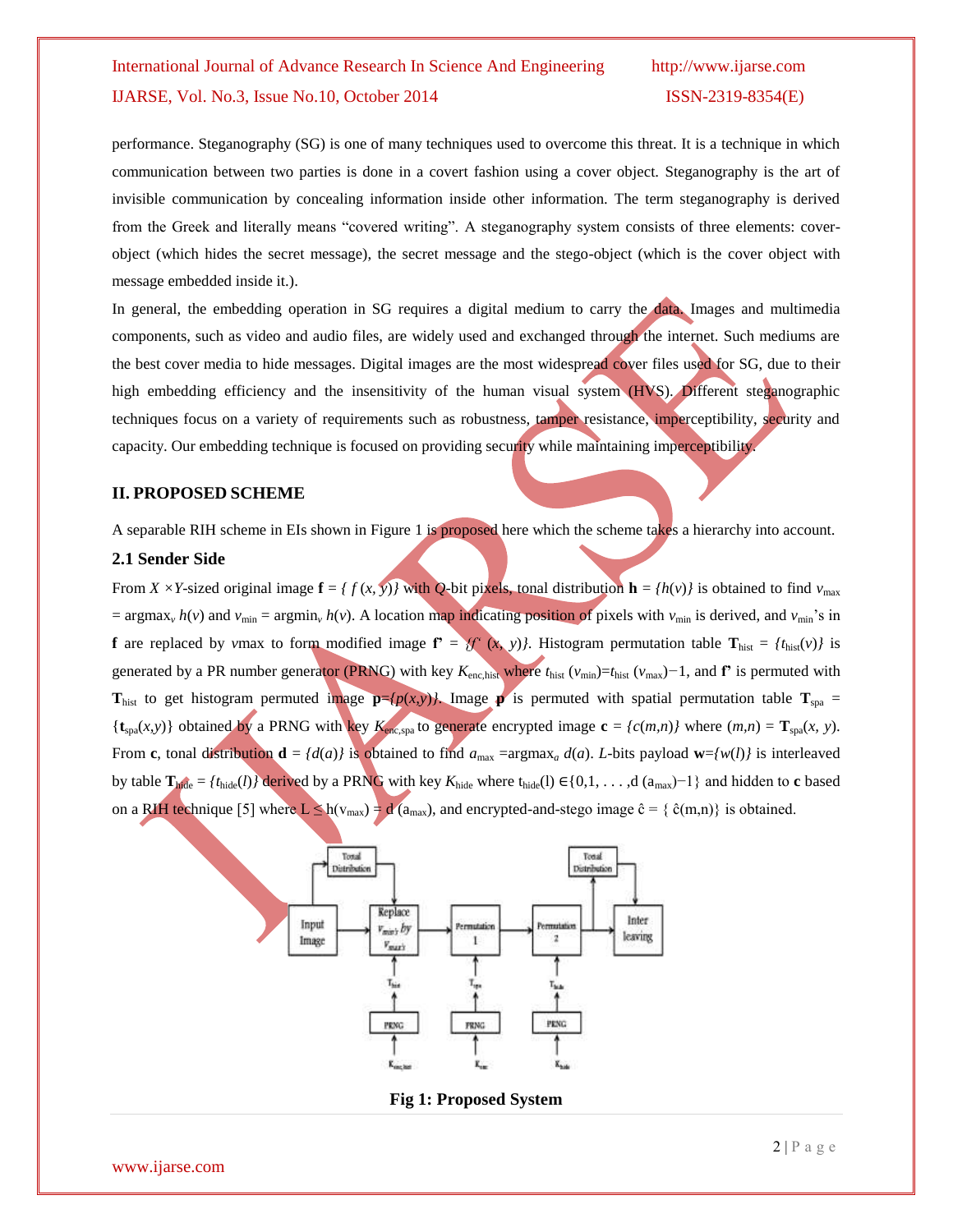## **2.2 Receiver Side**

A receiver who knows  $a_{\text{max}}$  and  $K_{\text{hide}}$  extracts **w** from  $\hat{c}$  but he/she never get either original image, a decrypted image, or a partially decrypted image. A receiver having *Kenc*, spa obtains partially decrypted image  $\hat{P} = \hat{p}(x, y)$  where  $\bf{P}$  is spatially decrypted but still encrypted with histogram permutation. One who has  $K_{\rm enc,spa}$ , and  $\bf{T}_{\rm hist}$  gets decrypted image  $\boldsymbol{J} = \{ \boldsymbol{J} \mid (x, y) \}$  where  $\boldsymbol{J}$  is visible but is still distorted by hiding **w**. One having  $K_{\text{enc,spa}}$ ,  $\mathbf{T}_{\text{hist}}$ , the location map,  $v_{\text{max}}$ , and  $v_{\text{min}}$  recovers original image **f**. A receiver knowing  $a_{\text{max}}$ ,  $K_{\text{hide}}$ ,  $K_{\text{enc,spa}}$ ,  $\mathbf{T}_{\text{hist}}$ , the location map,  $v_{\text{max}}$ , and  $v_{\text{min}}$  gets **w** and **f**.

## **2.3 Features**

The proposed scheme has two features; taking a hierarchy into account and always recovering the original image. The former is achieved by histogram permutation and spatial permutation. A decrypted-and-stego, a partially decrypted, a decrypted, and the original images are in the proposed scheme, i.e., four privilege levels are taken into account, whereas the conventional scheme considers only two. The latter is actualized by using a complete RIH technique , whereas the conventional scheme sometimes fails to recover the original.



**Fig 2: Flowchart for Embedding the Data.**

## **IV. SOFTWARE IMPLEMENTATION**

In this section first we will discuss the implement of the proposed system in MATLAB. There are mainly four steps involved in implementing LSB steganography as shown below.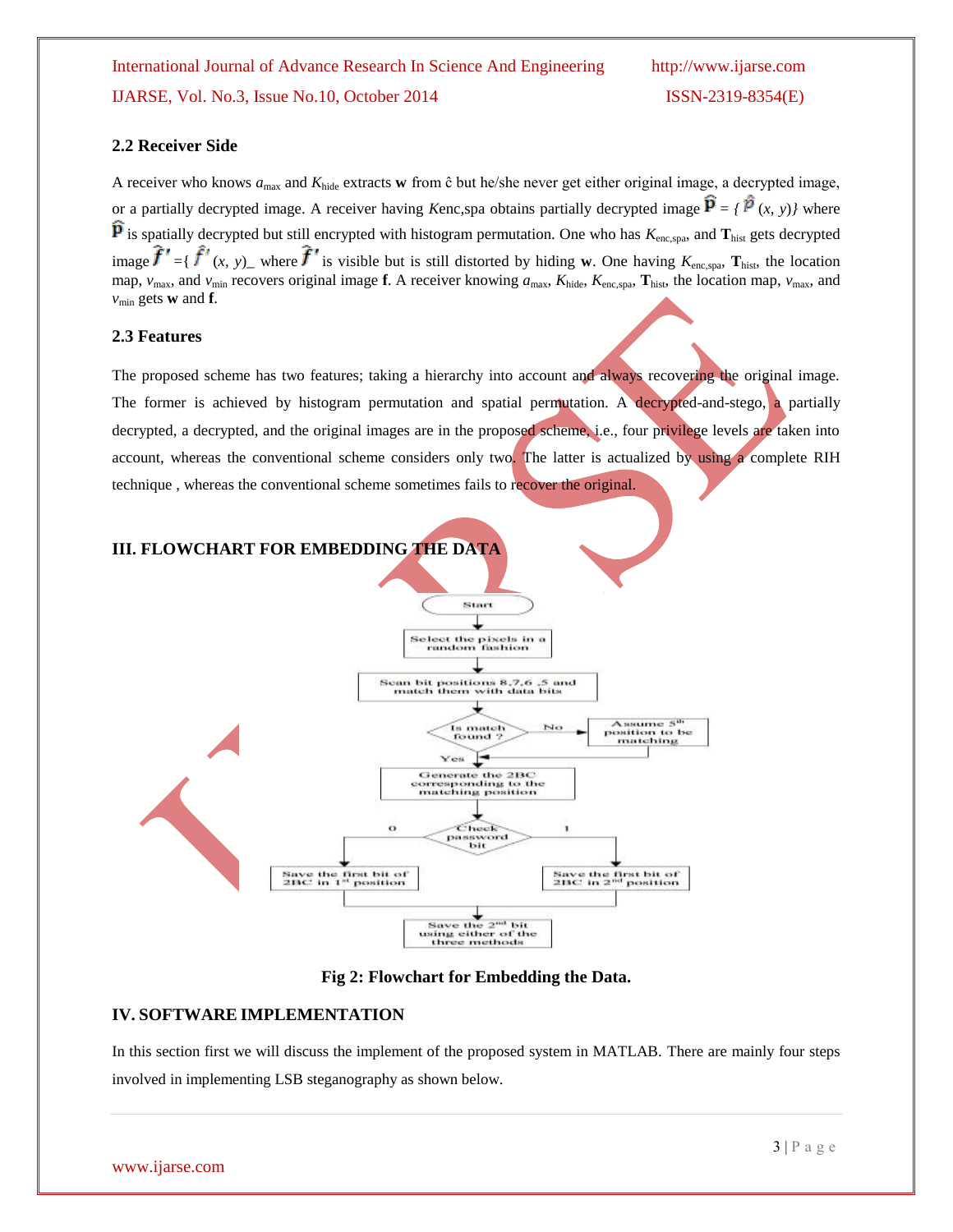- 1) Conversion of image to matrix
- 2) Embedding process
- 3) Conversion of matrix to image
- 4) Extraction process

## **4.1 Conversion of Image to Matrix**

In the conversion process of image to matrix we convert the input cover image into matrix values which is stored in a text file. Firstly an image is read from computer, the original image is in the form of RGB which is converted into grey image. The grey image is resized to a particular size of 256\*256. Each image has intensity values for every pixel, here these intensity values are stored into a text file. Figure 3 shows the colour cover image used. In the Figure 4 the intensity values of colour cover image, obtained during the conversion of image to matrix is represented. Figure 5 shows the colour to grey cover image used. In the Figure 6 the intensity values of colour to grey cover image, obtained during the conversion of image to matrix is represented. Though MATLAB has got inbuilt functions for steganography, we follow this method since we are trying to embed this on a FPGA and FPGA cannot read JPEG images. It reads only the intensity values of the images called pixels.





|     | <b>Comment Window</b> |         |     |        |     |     |     |       |                  |    |    |  |
|-----|-----------------------|---------|-----|--------|-----|-----|-----|-------|------------------|----|----|--|
| 9İ  | 90                    | 90      | 90  | 91     | 92  | 94  | 94  | 99    | 98               | 98 | 98 |  |
| 93  | 93                    | $^{54}$ | 45  | 9d     | 38  | 99  | 100 | 103   | 100 <sub>z</sub> | 99 | Pś |  |
| 96  | 96                    | 97.     | 98  | 99     | 101 | 103 | 104 | 104   | 102              | 99 | 95 |  |
| 96  | 96                    | 97      | 98  | P9     | 101 | 101 | 104 | 101   | 1.00             | 96 | 93 |  |
| 95  | ū5                    | oë      | 97  | œ      | 100 | 102 | 103 | DB.   | 97.              | 94 | 91 |  |
| 88  | 93                    | 10t     | 104 | 182    | 98  | 96  | 96  | 95    | 98               | 91 | 89 |  |
| 97  | 95                    | 100     | 100 | 99     | 98  | 98  | 99  | 弭     | 90               | 89 | 87 |  |
| 102 | 101                   | tóg     | 101 | 101    | 100 | 97  | 95  | 89    | 88               | 87 | 55 |  |
| 99  | 99                    | 99      | 101 | £83    | 100 | 93  | .87 | $-89$ | BS.              | 88 | 88 |  |
| 99  | 97                    | $^{94}$ | 95  | PE.    | 95  | 91  | 187 | 93    | RP.              | 92 | 鸵  |  |
| 102 | 98                    | 91      | 88  | 88     | 91  | 94  | 9é  | 95    | 95               | 94 | 54 |  |
| 97  | 97                    | 96      | 94  | 93     | 94  | 97  | 100 | 95    | 99.              | 94 | 94 |  |
| 89  | 95                    | DD4     | 107 | 105    | 101 | 98  | 97  | 93    | 95               | 92 | 92 |  |
| 95  | 100                   | tΰ9     | 109 | 105    | 100 | 98  | 97  | 99    | šé               | 97 | 95 |  |
| 98  | 180                   | 102     | 101 | $-101$ | 99  | B8  | 98  | 97    | 96               | 96 | 95 |  |
| 101 | 99                    | Dé      | 96  | PT.    | 98  | tan | 97  | us    | PS-              | 95 | 94 |  |
| 101 | 97                    | 93      | 91  | $-96$  | 97  | 96  | 94  | 96    | 96.              | 95 | 94 |  |

**Fig 5: Colour to Grey Image Fig 6: Intensity Values of Colour to Grey Image**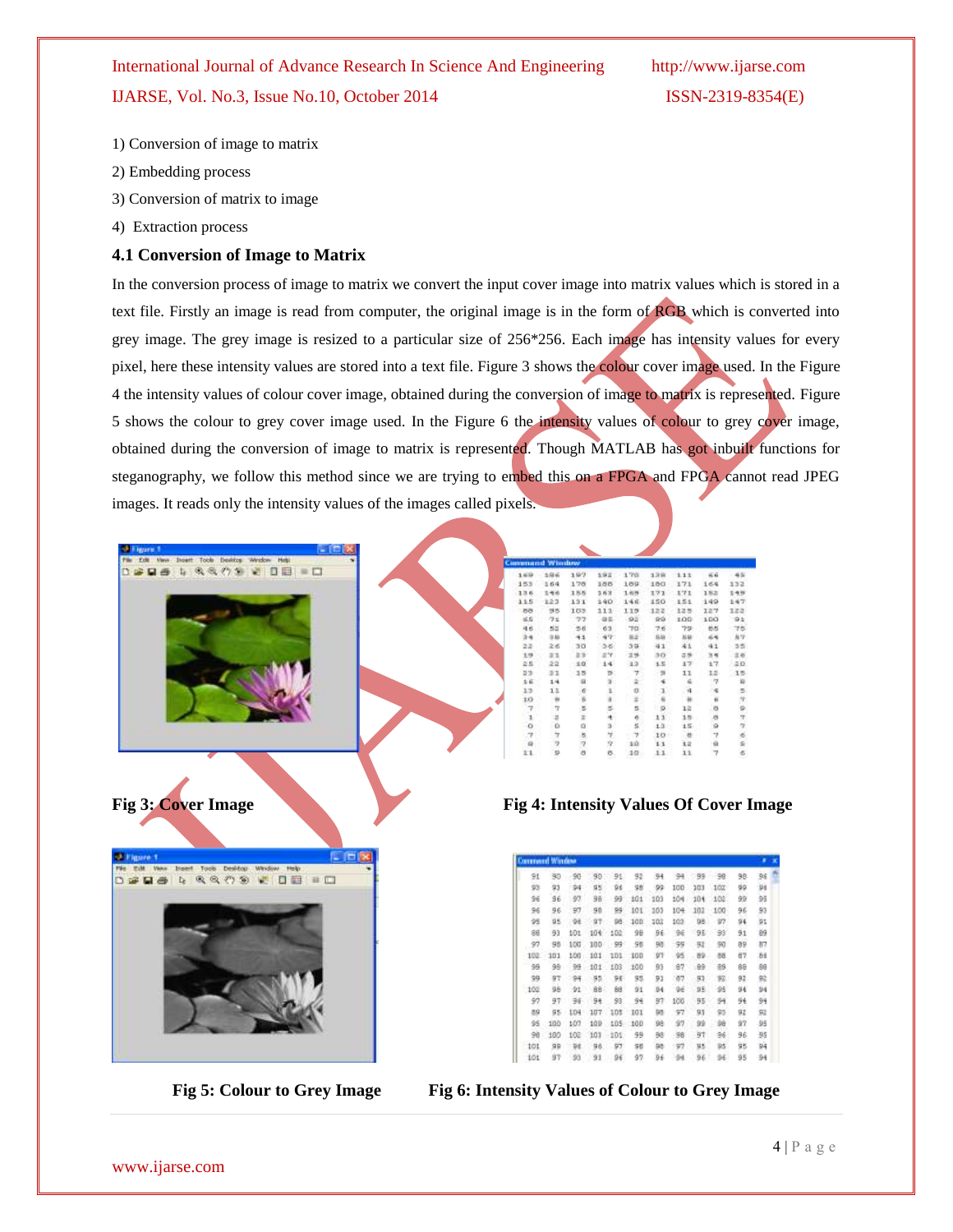### **4.2 Embedding Process**

After completion of image to matrix the next step is to embed a message into an image. In this project we embed a message bit into the least significant value pixel value of an image by only bit wise. The image obtained during this process is called as stegano-embed image. The message is embedded into the intensity values of image obtained during image to matrix conversion. The flowchart of embedding a message into an image is shown in Figure 7. The message is embedded into all 256\*256 pixels of image. Figure 8 shows the stegano image.



**Fig 8: Stegano Image a. original image**  $f(x,y)$ **, b.**  $f'(x, y)$  **permutation 1 image ,c.**  $p(x,y)$  **permutation 2** *image* **, d.** encrypted image  $c(m,n)$ 

www.ijarse.com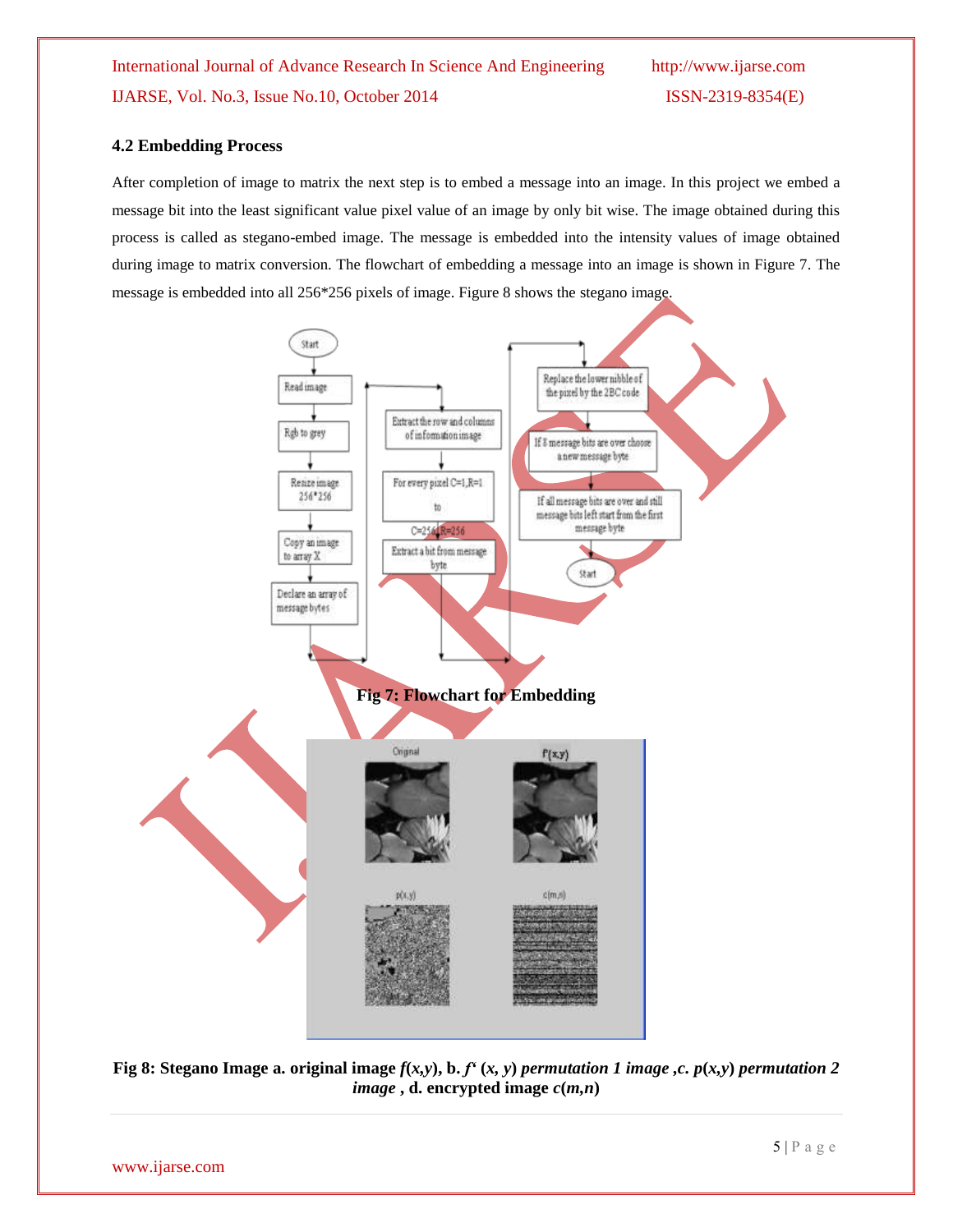## **4.3 Conversion of Matrix to Image**

In this stage intensity values are converted back to image. The image obtained has message embedded into it. The cover image and the image obtained here has to be identical. Hence the objective of steganography is satisfied.

### **4.4 Extraction Process**

In this process we extract the message which was embedded during embedding process. At first declare a message byte, here the size of the message is 8 bits. Read a pixel from the array starting from address=0.Extract the LSB and replace the ith bit in the message byte where  $i = 1$  to 8 Address=address=1. When  $i = 8$ , a byte is extracted. Repeat for extracting next byte. The flow chart for extraction is shown in the Figure 9.



## **Fig 9: Flowchart for Extraction**

The results obtained in MATALB are satisfactory, and then the code is translated in to VERILOG. The development of the algorithm in VERILOG is different in some aspects. The main difference is VERILOG don't support the built in functions of MATALB. The VERILOG code is complied and simulated in XILINX ISE simulator interfaced to Spartan 3 board. The simulation results are presented in the Figure11 and 12 below.



**Fig** 10 **Fig** 11

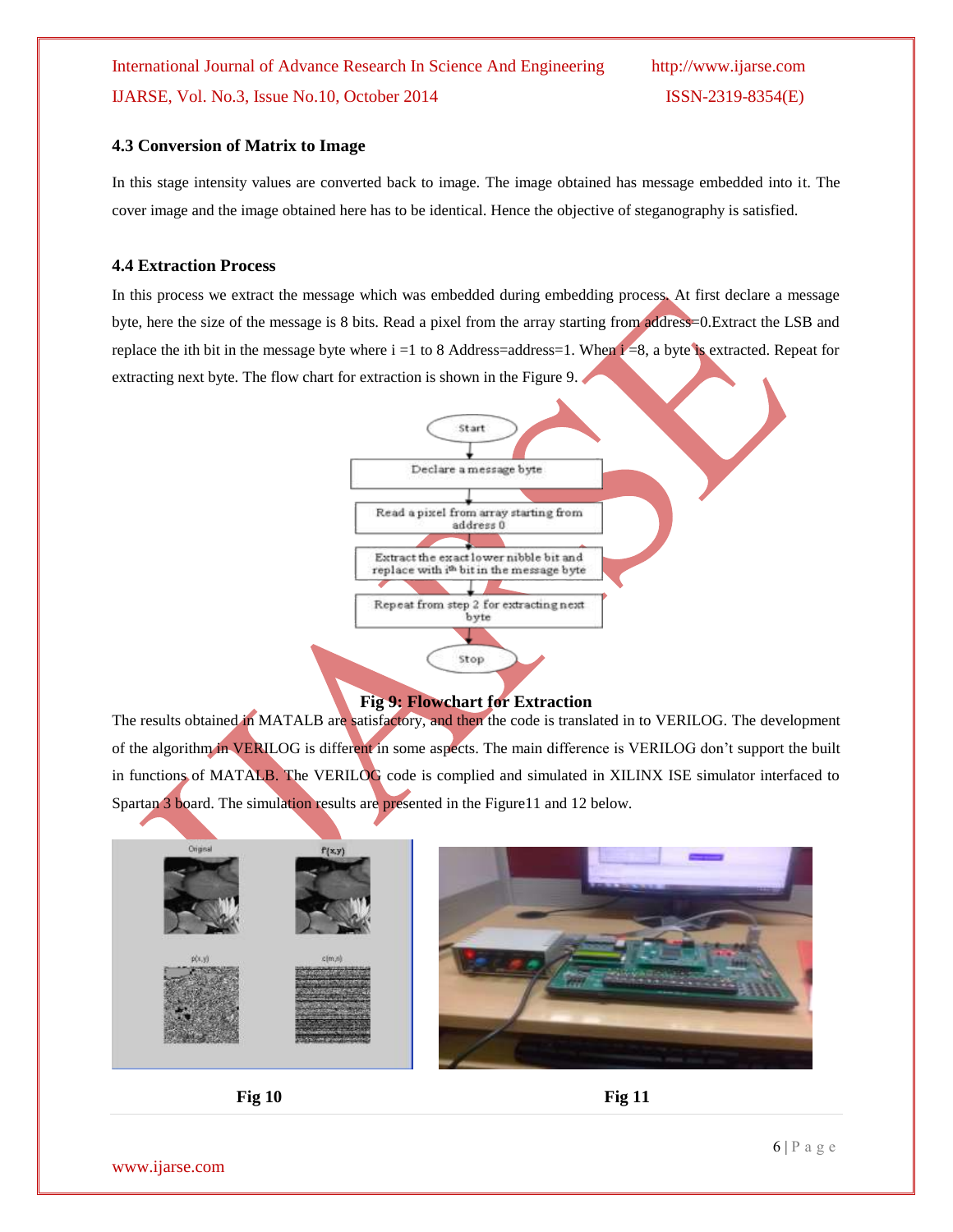**Fig** 10: Stegano Image a. original image  $f(x, y)$ , b.  $f'(x, y)$  permutation 1 image ,c.  $p(x, y)$  permutation 2 *image*, **d.** encrypted image  $c(m,n)$ 

eyne K y

**Fig 11: Experimental Setup for Hardware Testing with FPGA board setup**



**Fig 12: Encryption Timing Diagram Fig 13: Decryption Timing Diagram** 





**Fig 14: Data When rst=1 Timing Diagram Fig 15: Data when rst=0 timing diagram** 

## **V CONCLUSION**

The proposed approach in this project uses a new steganographic approach called image steganography. The main intention of the project is to develop a steganographic application that provides good security. This project proposes a new scheme of separable RIH in EIs to take a hierarchy into account. In addition, this scheme always recovers the original image, whereas the conventional scheme sometimes fails to do. In this work, Passcode Based Approach for Hiding Classified Information in stego images implementation seems to strike the best to get the improvement of embedding capacity of data by 25% as image size is increased.

Matlab function is an easy to use, user interface function that guides a user through the process of either encoding  $\&$ decoding a message into or from the image respectively. It acts as blueprint for FPGA implementation. Adopting FPGA technique, it has fulfilled timing simulation with the advantage of low design cost and high speed. In this work, a new steganography method for hiding classified data based on matching of bit values has been presented. The most important feature of this method is the difficulty to which a third party would encounter in trying to intercept the hidden data. This difficulty arises from the two random algorithms used to select the matching and embedding pixels, the fact that the data bits are not hidden directly, and the use of password and there is an